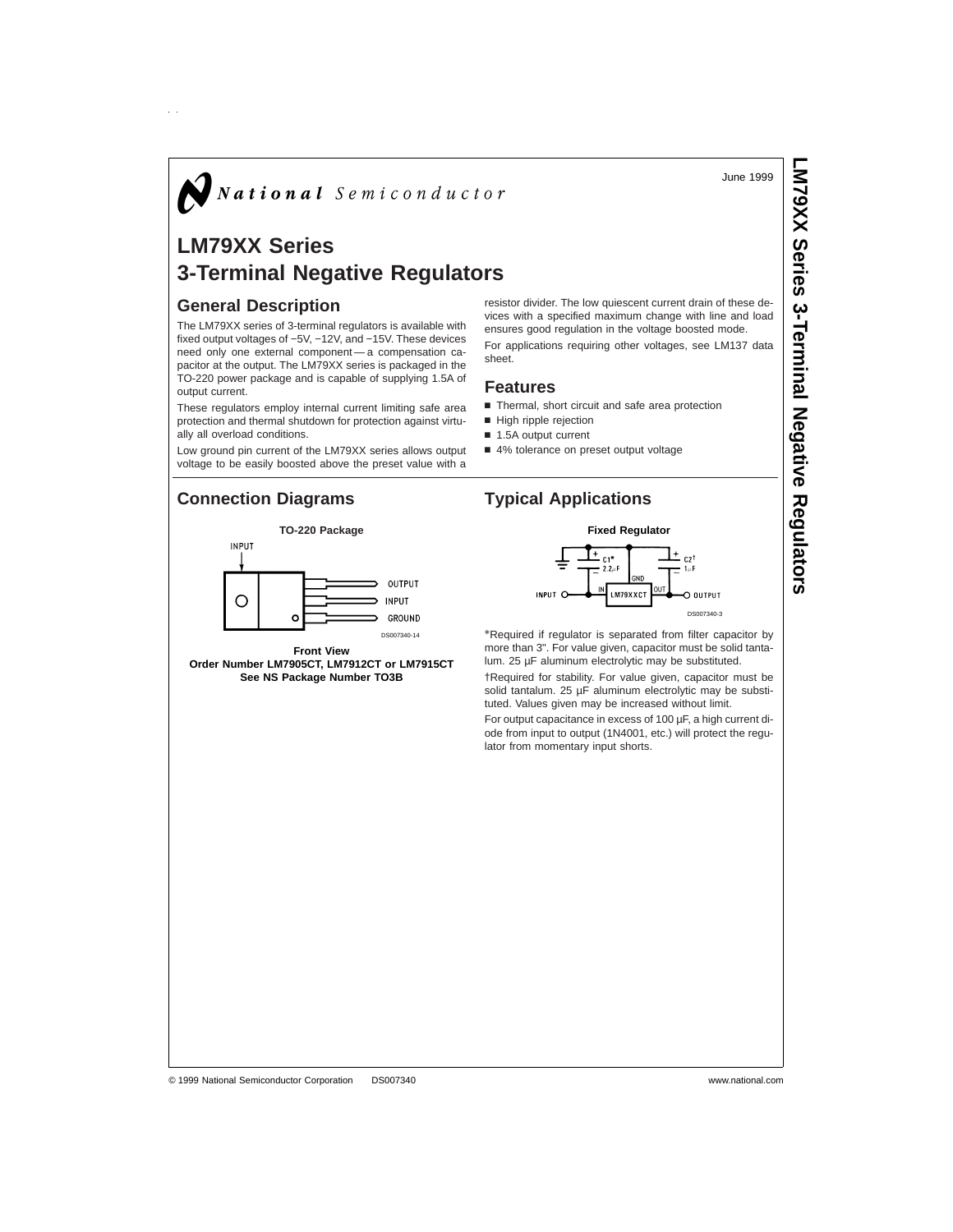### **Absolute Maximum Ratings (Note 1)**

**If Military/Aerospace specified devices are required, please contact the National Semiconductor Sales Office/ Distributors for availability and specifications.**

Input Voltage

 $\sim$ 

 $(V_o = -5V)$  -25V<br>  $(V_o = -12V \text{ and } -15V)$  -35V  $(V_o = -12V \text{ and } -15V)$ 

Input-Output Differential  $(V_o = -5V)$  25V<br>  $(V_o = -12V \text{ and } -15V)$  25V  $(V_o = -12V \text{ and } -15V)$  30V<br>ower Dissipation (Note 2) 11 Internally Limited Power Dissipation (Note 2) Operating Junction Temperature Range 0°C to +125°C Storage Temperature Range  $-65^{\circ}$ C to +150°C Lead Temperature (Soldering, 10 sec.) 230°C

## **Electrical Characteristics**

Conditions unless otherwise noted:  $I_{\text{OUT}}$  = 500 mA, C<sub>IN</sub> = 2.2 µF, C<sub>OUT</sub> = 1 µF, 0°C ≤ T<sub>J</sub> ≤ +125°C, Power Dissipation ≤<br>1.5W.

| <b>Part Number</b>                         |                         |                                                           |                                    | <b>LM7905C</b>            |            |                                  |  |  |  |
|--------------------------------------------|-------------------------|-----------------------------------------------------------|------------------------------------|---------------------------|------------|----------------------------------|--|--|--|
| <b>Output Voltage</b>                      |                         |                                                           |                                    | $-5V$                     |            |                                  |  |  |  |
| Input Voltage (unless otherwise specified) |                         |                                                           |                                    |                           |            |                                  |  |  |  |
| Symbol                                     | <b>Parameter</b>        | <b>Conditions</b>                                         | <b>Min</b>                         | Typ                       | <b>Max</b> |                                  |  |  |  |
| $V_{\Omega}$                               | Output Voltage          | $T_1 = 25^{\circ}C$                                       | $-5.0$<br>$-5.2$<br>$-4.8$         |                           |            | $\vee$                           |  |  |  |
|                                            |                         | 5 mA $\leq$ $I_{\text{OUT}} \leq 1$ A,                    | $-4.75$                            |                           | $-5.25$    | V                                |  |  |  |
|                                            |                         | $P \leq 15W$                                              | $(-20 \leq V_{\text{IN}} \leq -7)$ |                           |            | $\vee$                           |  |  |  |
| $\Delta V_{\Omega}$                        | Line Regulation         | $T_1 = 25^{\circ}C$ , (Note 3)                            |                                    | 8                         | 50         | mV                               |  |  |  |
|                                            |                         |                                                           |                                    | $(-25 \le V_{IN} \le -7)$ |            |                                  |  |  |  |
|                                            |                         |                                                           |                                    | $\mathcal{P}$             | 15         | mV                               |  |  |  |
|                                            |                         |                                                           | $(-12 \le V_{IN} \le -8)$          |                           |            | $\vee$                           |  |  |  |
| $\Delta V_{\Omega}$                        | Load Regulation         | $T_1 = 25^{\circ}C$ , (Note 3)                            |                                    |                           |            |                                  |  |  |  |
|                                            |                         | 5 mA $\leq$ $I_{\text{OUT}} \leq$ 1.5A                    |                                    | 15                        | 100        | mV                               |  |  |  |
|                                            |                         | 250 mA $\leq$ $I_{\text{OUT}} \leq$ 750 mA                |                                    | 5                         | 50         | mV                               |  |  |  |
| $I_{\Omega}$                               | Quiescent Current       | $T_1 = 25^{\circ}C$                                       |                                    | 1                         | 2          | mA                               |  |  |  |
| $\Delta I_{\Omega}$                        | Quiescent Current       | With Line                                                 |                                    |                           | 0.5        | mA                               |  |  |  |
|                                            | Change                  |                                                           | $(-25 \le V_{IN} \le -7)$          |                           |            | $\vee$                           |  |  |  |
|                                            |                         | With Load, 5 mA $\leq$ $I_{\text{OUT}} \leq 1$ A          |                                    |                           | 0.5        | mA                               |  |  |  |
| $V_{n}$                                    | Output Noise Voltage    | $T_A = 25^{\circ}$ C, 10 Hz $\leq f \leq 100$ Hz          |                                    | 125                       |            | μV                               |  |  |  |
|                                            | <b>Ripple Rejection</b> | $f = 120$ Hz                                              | 54                                 | 66                        |            | dB                               |  |  |  |
|                                            |                         |                                                           |                                    | $(-18 \le V_{IN} \le -8)$ |            | V                                |  |  |  |
|                                            | Dropout Voltage         | $T_{J}$ = 25°C, $I_{OUT}$ = 1A                            |                                    | 1.1                       |            | $\vee$                           |  |  |  |
| $I_{OMAX}$                                 | Peak Output Current     | $T_1 = 25^{\circ}C$                                       |                                    | 2.2                       |            | A                                |  |  |  |
|                                            | Average Temperature     | $I_{\text{OUT}} = 5 \text{ mA}$ ,                         |                                    | 0.4                       |            | $mV$ <sup><math>c</math></sup> C |  |  |  |
|                                            | Coefficient of          | $0 \text{ C} \leq T_{\text{J}} \leq 100^{\circ} \text{C}$ |                                    |                           |            |                                  |  |  |  |
|                                            | Output Voltage          |                                                           |                                    |                           |            |                                  |  |  |  |

## **Electrical Characteristics**

Conditions unless otherwise noted:  $I_{\text{OUT}} = 500 \text{ mA}$ ,  $C_{\text{IN}} = 2.2 \text{ }\mu\text{F}$ ,  $C_{\text{OUT}} = 1 \text{ }\mu\text{F}$ ,  $0\degree C \leq T_J \leq +125\degree C$ , Power Dissipation  $\leq 1.5 \text{ W}$ .

| <b>Part Number</b>                         |                 |                                        |         | <b>LM7912C</b>                      |                         |                                                                         | <b>LM7915C</b>               |          |    |
|--------------------------------------------|-----------------|----------------------------------------|---------|-------------------------------------|-------------------------|-------------------------------------------------------------------------|------------------------------|----------|----|
| <b>Output Voltage</b>                      |                 |                                        |         | $-12V$                              |                         |                                                                         | $-15V$                       |          |    |
| Input Voltage (unless otherwise specified) |                 |                                        |         | $-19V$                              |                         |                                                                         | $-23V$                       |          |    |
| Symbol                                     | Parameter       | <b>Conditions</b>                      | Min     | Typ                                 | Max                     | <b>Min</b>                                                              | Typ                          | Max      |    |
| $V_{\Omega}$                               | Output Voltage  | $T_1 = 25^{\circ}C$                    |         |                                     | $-11.5$ $-12.0$ $-12.5$ | $-14.4 -15.0$                                                           |                              | $-15.6$  | V  |
|                                            |                 | 5 mA $\leq$ $I_{\text{OUT}} \leq 1$ A, | $-11.4$ |                                     | $-12.6$                 | $-14.25$                                                                |                              | $-15.75$ | V  |
|                                            |                 | P < 15W                                |         |                                     |                         | $(-27 \le V_{\text{IN}} \le -14.5)$ $(-30 \le V_{\text{IN}} \le -17.5)$ |                              |          | V  |
| $\Delta V_{\Omega}$                        | Line Regulation | $T_1 = 25^{\circ}C$ , (Note 3)         |         | 5                                   | 80                      |                                                                         | 5                            | 100      | mV |
|                                            |                 |                                        |         | $(-30 \le V_{\text{IN}} \le -14.5)$ |                         |                                                                         | $(-30 \le V_{IN} \le -17.5)$ |          | V  |
|                                            |                 |                                        |         | 3                                   | 30                      |                                                                         | 3                            | 50       | mV |
|                                            |                 |                                        |         | $(-22 \le V_{IN} \le -16)$          |                         |                                                                         | $(-26 \le V_{IN} \le -20)$   |          | V  |
|                                            |                 |                                        |         |                                     |                         |                                                                         |                              |          |    |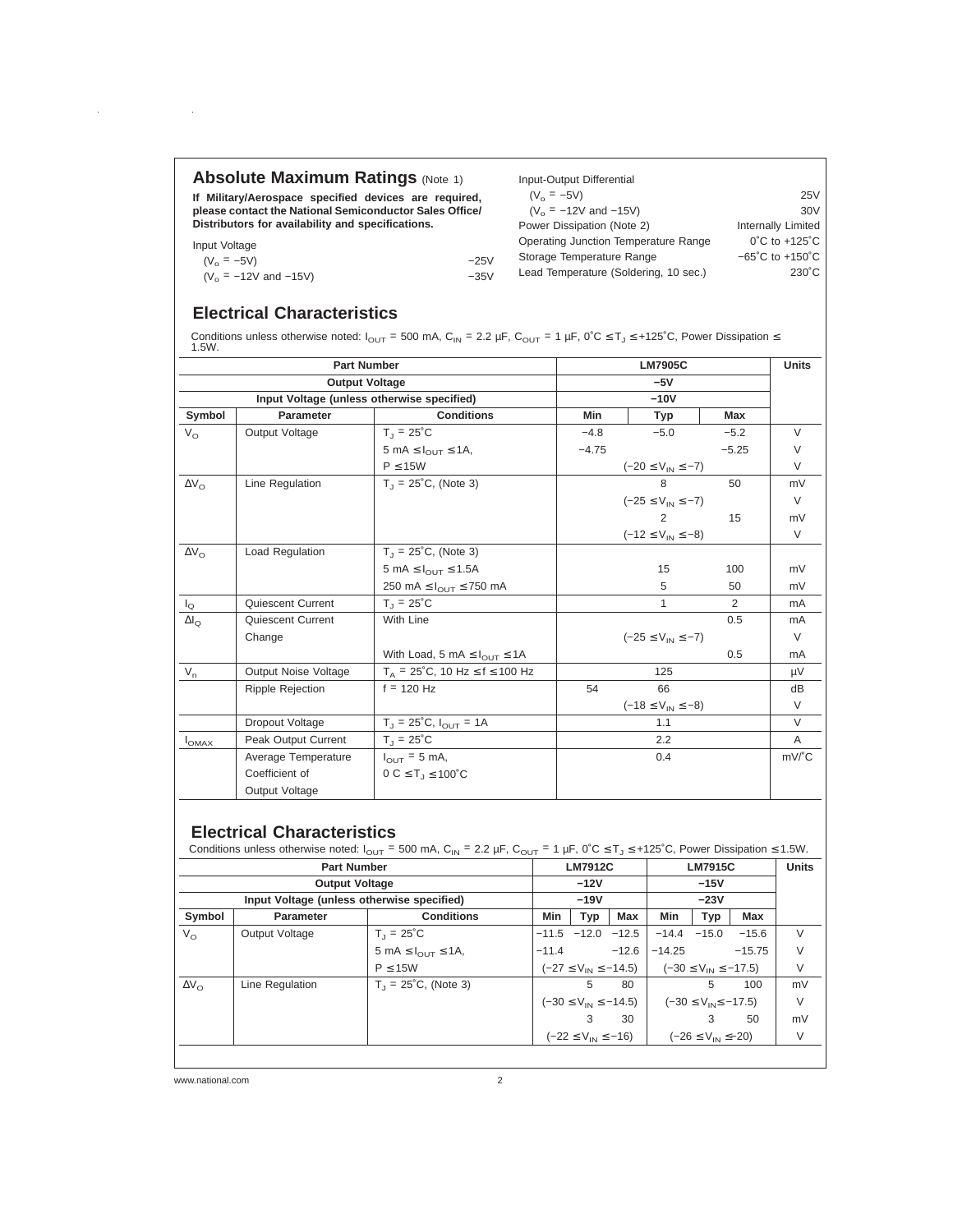| <b>Electrical Characteristics (Continued)</b>                                                                                                                                 |                         |                                                  |                              |                |                              |        |                |                                |        |
|-------------------------------------------------------------------------------------------------------------------------------------------------------------------------------|-------------------------|--------------------------------------------------|------------------------------|----------------|------------------------------|--------|----------------|--------------------------------|--------|
| Conditions unless otherwise noted: $I_{\text{OUT}}$ = 500 mA, C <sub>IN</sub> = 2.2 µF, C <sub>OUT</sub> = 1 µF, 0°C $\leq T$ , $\leq$ +125°C, Power Dissipation $\leq$ 1.5W. |                         |                                                  |                              |                |                              |        |                |                                |        |
| <b>Part Number</b>                                                                                                                                                            |                         |                                                  |                              | <b>LM7912C</b> |                              |        | <b>LM7915C</b> |                                |        |
| <b>Output Voltage</b>                                                                                                                                                         |                         |                                                  | $-12V$                       |                |                              | $-15V$ |                |                                |        |
| Input Voltage (unless otherwise specified)                                                                                                                                    |                         |                                                  | $-19V$                       |                |                              | $-23V$ |                |                                |        |
| Symbol                                                                                                                                                                        | Parameter               | <b>Conditions</b>                                | Min                          | <b>Typ</b>     | Max                          | Min    | Typ            | Max                            |        |
| $\Delta V_{\Omega}$                                                                                                                                                           | Load Regulation         | $T_1 = 25^{\circ}C$ , (Note 3)                   |                              |                |                              |        |                |                                |        |
|                                                                                                                                                                               |                         | 5 mA $\leq$ $I_{\text{OUT}} \leq$ 1.5A           |                              | 15             | 200                          |        | 15             | 200                            | mV     |
|                                                                                                                                                                               |                         | 250 mA $\leq$ $I_{\text{OUT}}$ $\leq$ 750 mA     |                              | 5              | 75                           |        | 5              | 75                             | mV     |
| $\mathsf{I}_{\Omega}$                                                                                                                                                         | Quiescent Current       | $T_{\rm d}$ = 25°C                               |                              | 1.5            | 3                            |        | 1.5            | 3                              | mA     |
| $\Delta I_{\Omega}$                                                                                                                                                           | Quiescent Current       | With Line                                        |                              |                | $0.5^{\circ}$                |        |                | 0.5                            | mA     |
|                                                                                                                                                                               | Change                  |                                                  | $(-30 \le V_{IN} \le -14.5)$ |                | $(-30 \le V_{IN} \le -17.5)$ |        |                | V                              |        |
|                                                                                                                                                                               |                         | With Load, 5 mA $\leq$ $I_{\text{OUT}} \leq 1$ A | 0.5                          |                |                              |        | 0.5            | mA                             |        |
| $V_{n}$                                                                                                                                                                       | Output Noise Voltage    | $T_A = 25^{\circ}$ C, 10 Hz $\leq f \leq 100$ Hz |                              | 300            |                              |        | 375            |                                | μV     |
|                                                                                                                                                                               | <b>Ripple Rejection</b> | $f = 120$ Hz                                     | 54                           | 70             |                              | 54     | 70             |                                | dB     |
|                                                                                                                                                                               |                         |                                                  | $(-25 \le V_{IN} \le -15)$   |                | $(-30 \le V_{IN} \le -17.5)$ |        | V              |                                |        |
|                                                                                                                                                                               | Dropout Voltage         | $T_{\rm J}$ = 25°C, $I_{\rm OUT}$ = 1A           |                              | 1.1            |                              |        | 1.1            |                                | $\vee$ |
| $I_{OMAX}$                                                                                                                                                                    | Peak Output Current     | $T_1 = 25^{\circ}C$                              |                              | $2.2^{\circ}$  |                              |        | 2.2            |                                | A      |
|                                                                                                                                                                               | Average Temperature     | $I_{\text{OUT}}$ = 5 mA,                         | $-0.8$                       |                | $-1.0$                       |        |                | $mV$ <sup><math>c</math></sup> |        |
|                                                                                                                                                                               | Coefficient of          | $0 C \le T_1 \le 100^{\circ}C$                   |                              |                |                              |        |                |                                |        |
|                                                                                                                                                                               | Output Voltage          |                                                  |                              |                |                              |        |                |                                |        |

Note 1: Absolute Maximum Ratings indicate limits beyond which damage to the device may occur. Operating Ratings indicate conditions for which the device is intended to be functional, but do not guarantee Specific Performance limits. For guaranteed specifications and test conditions, see the Electrical Characteristics.

**Note 2:** Refer to Typical Performance Characteristics and Design Considerations for details.

Note 3: Regulation is measured at a constant junction temperature by pulse testing with a low duty cycle. Changes in output voltage due to heating effects must be taken into account.

## **Design Considerations**

 $\sim$   $\alpha$ 

The LM79XX fixed voltage regulator series has thermal overload protection from excessive power dissipation, internal short circuit protection which limits the circuit's maximum current, and output transistor safe-area compensation for reducing the output current as the voltage across the pass transistor is increased.

Although the internal power dissipation is limited, the junction temperature must be kept below the maximum specified temperature (125˚C) in order to meet data sheet specifications. To calculate the maximum junction temperature or heat sink required, the following thermal resistance values should be used:

|         | Typ                    | <b>Max</b>           | Typ         | Max           |  |
|---------|------------------------|----------------------|-------------|---------------|--|
| Package | $\theta_{\mathsf{JC}}$ | $\theta_{\text{JC}}$ | $\theta$ JA | $\theta_{JA}$ |  |
|         | $\degree$ C/W          | <b>C/W</b>           | <b>C/W</b>  | °C/W          |  |
| TO-220  | 3.0                    | 5.0                  | 60          | 40            |  |

$$
P_{\text{D MAX}} = \frac{T_{\text{J Max}} - T_{\text{A}}}{\theta_{\text{JC}} + \theta_{\text{CA}}} \text{ or } \frac{T_{\text{J Max}} T_{\text{A}}}{\theta_{\text{JA}}}
$$

$$
\theta_{\mathsf{CA}} = \theta_{\mathsf{CS}} + \theta_{\mathsf{SA}} \text{ (without heat sink)}
$$

Solving for  $T_{\rm J}$ :

 $T_J = T_A + P_D (\theta_{JC} + \theta_{CA})$  or

=  $T_A$  +  $P_D \theta_{JA}$  (without heat sink)

Where:

 $T_J$  = Junction Temperature

 $T_A$  = Ambient Temperature

 $P_D$  = Power Dissipation

- $\theta_{JA}$  = Junction-to-Ambient Thermal Resistance
- $\theta_{\text{JC}}$  = Junction-to-Case Thermal Resistance
- $\theta_{CA}$  = Case-to-Ambient Thermal Resistance
- $\theta_{\text{CS}}$  = Case-to-Heat Sink Thermal Resistance
- $\theta_{SA}$  = Heat Sink-to-Ambient Thermal Resistance

3 www.national.com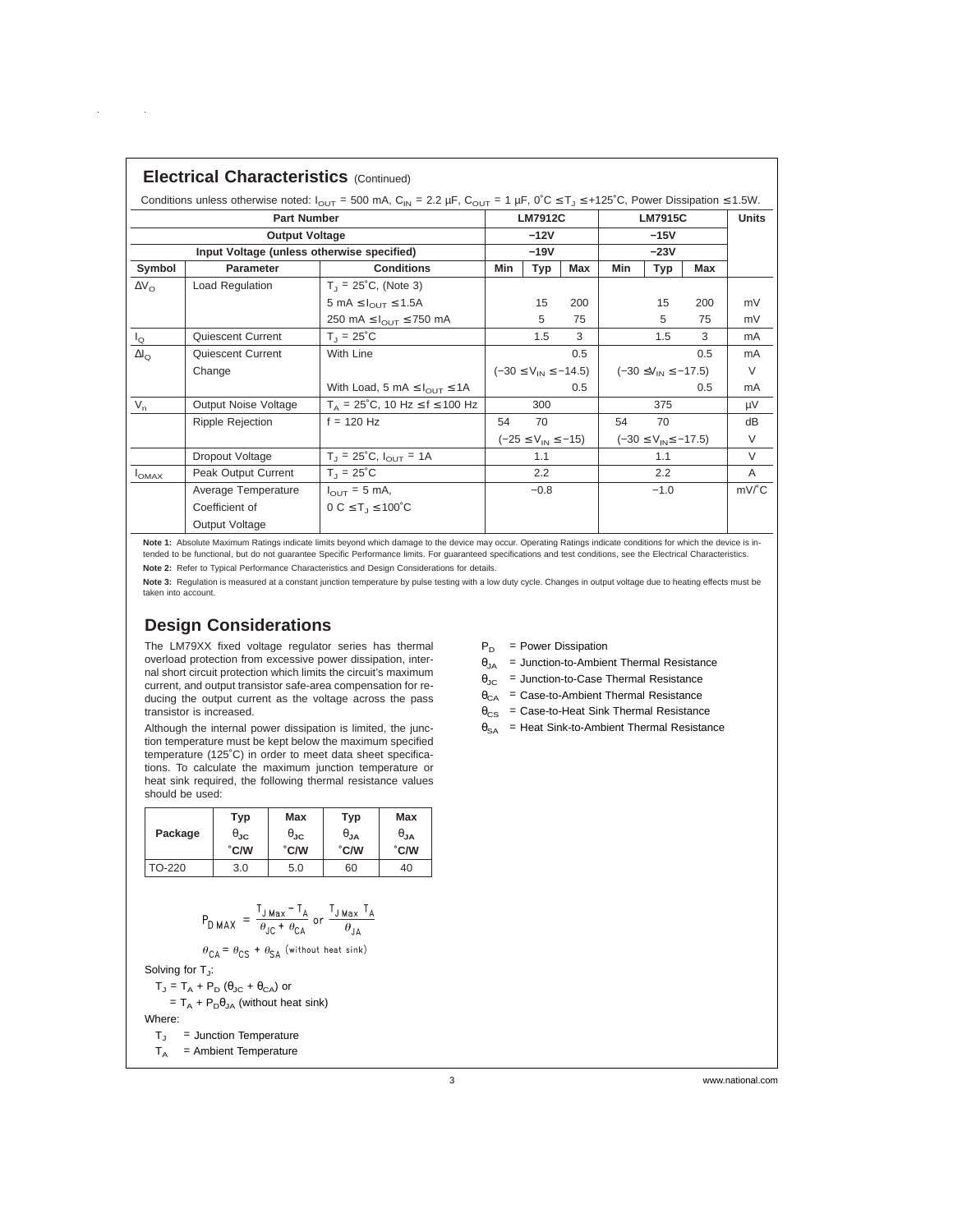## **Typical Applications**

 $\hat{\boldsymbol{\beta}}$ 

Bypass capacitors are necessary for stable operation of the LM79XX series of regulators over the input voltage and output current ranges. Output bypass capacitors will improve the transient response by the regulator.

The bypass capacitors, (2.2  $\mu$ F on the input, 1.0  $\mu$ F on the output) should be ceramic or solid tantalum which have good high frequency characteristics. If aluminum electrolytics are used, their values should be 10 µF or larger. The bypass capacitors should be mounted with the shortest leads, and if possible, directly across the regulator terminals.

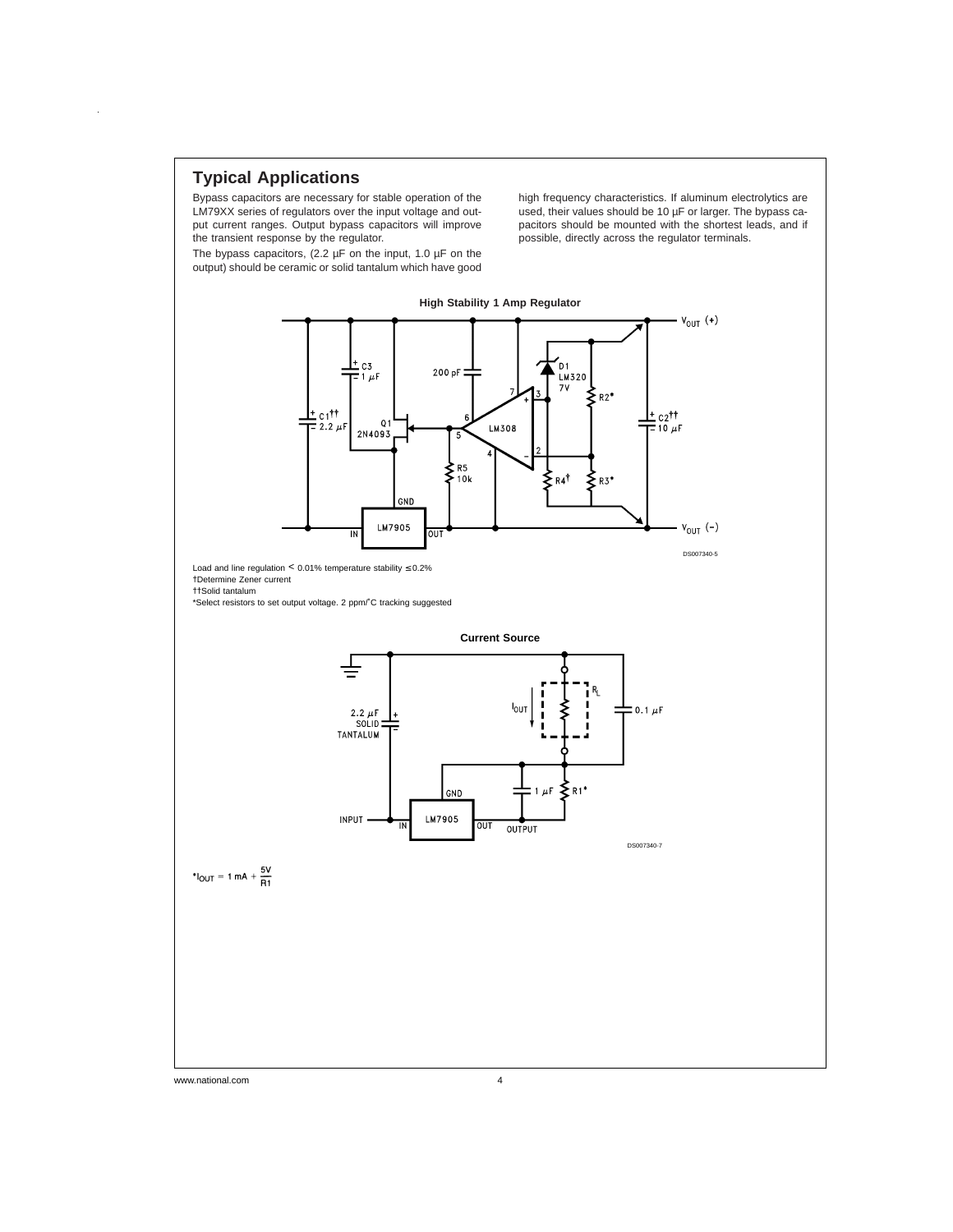

 $\hat{\mathcal{A}}$ 

5 www.national.com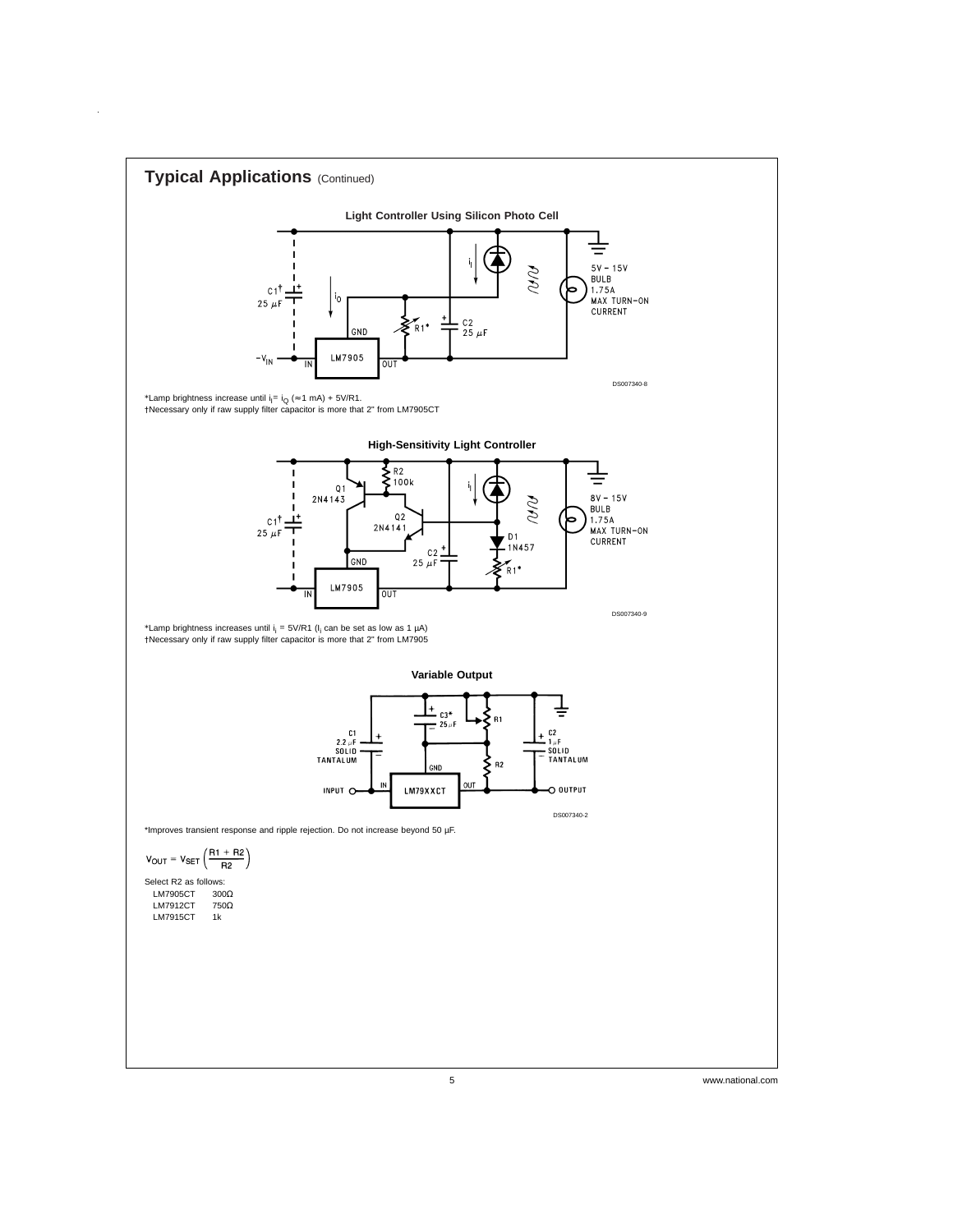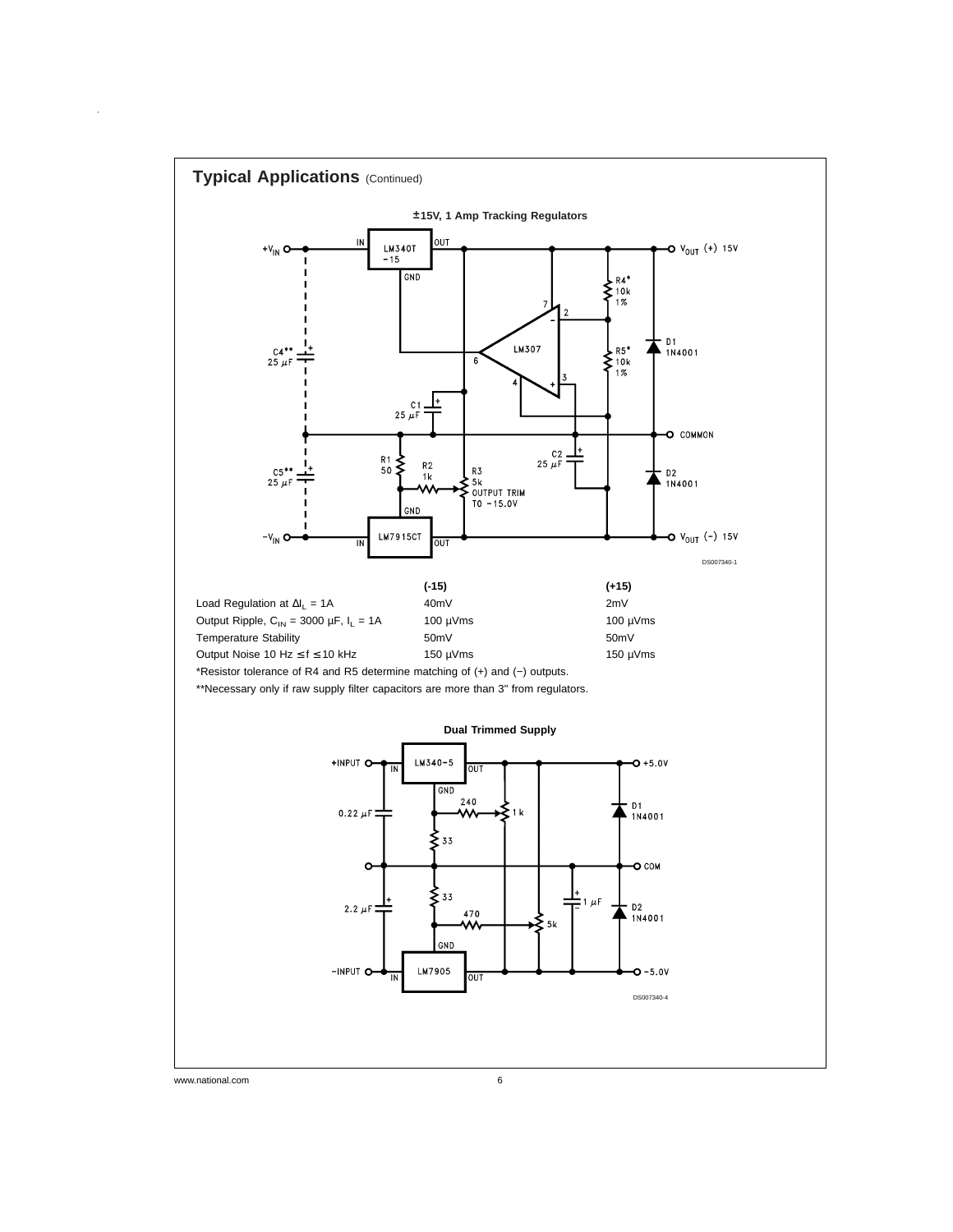

 $\hat{\mathcal{E}}$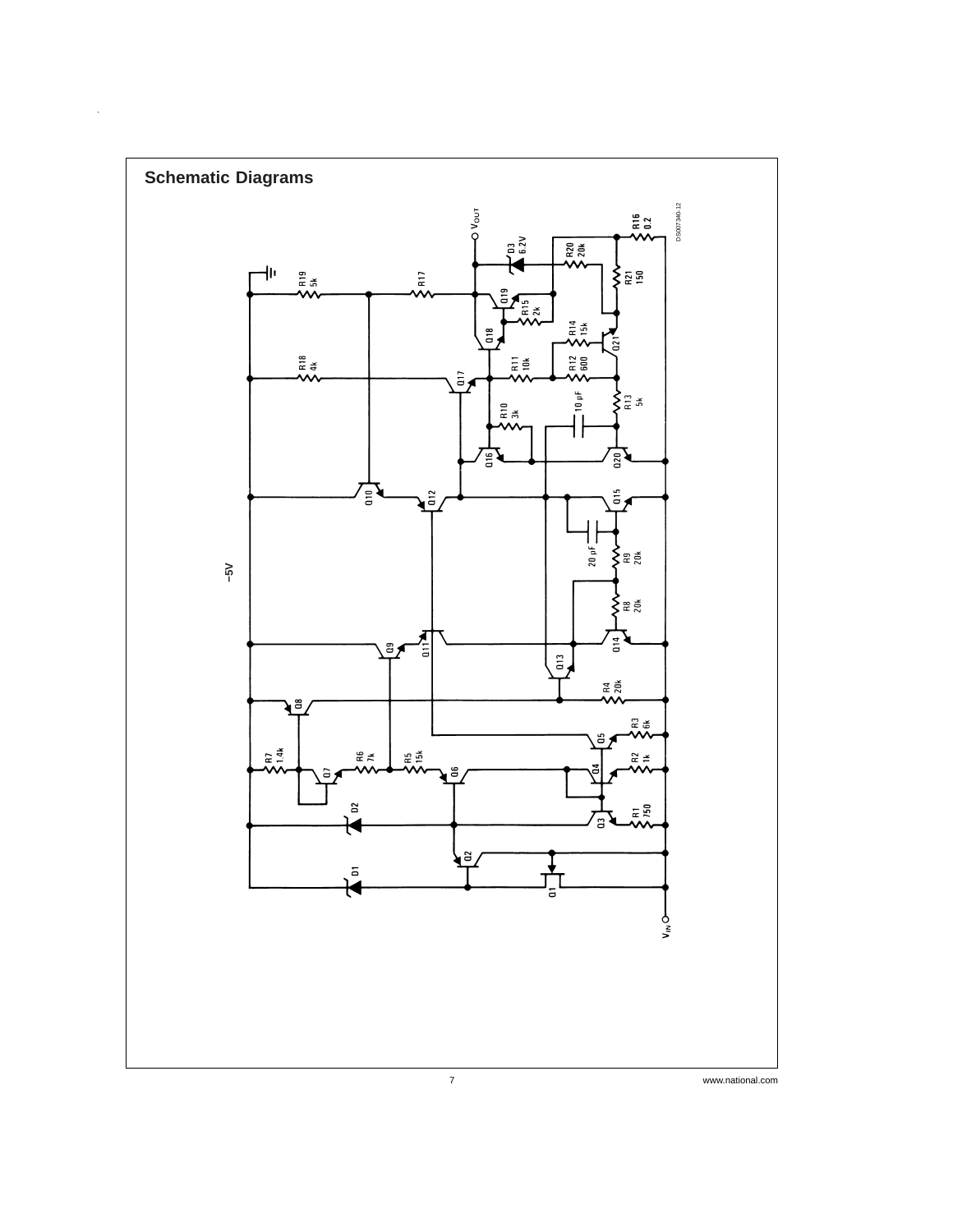

 $\hat{\boldsymbol{\beta}}$